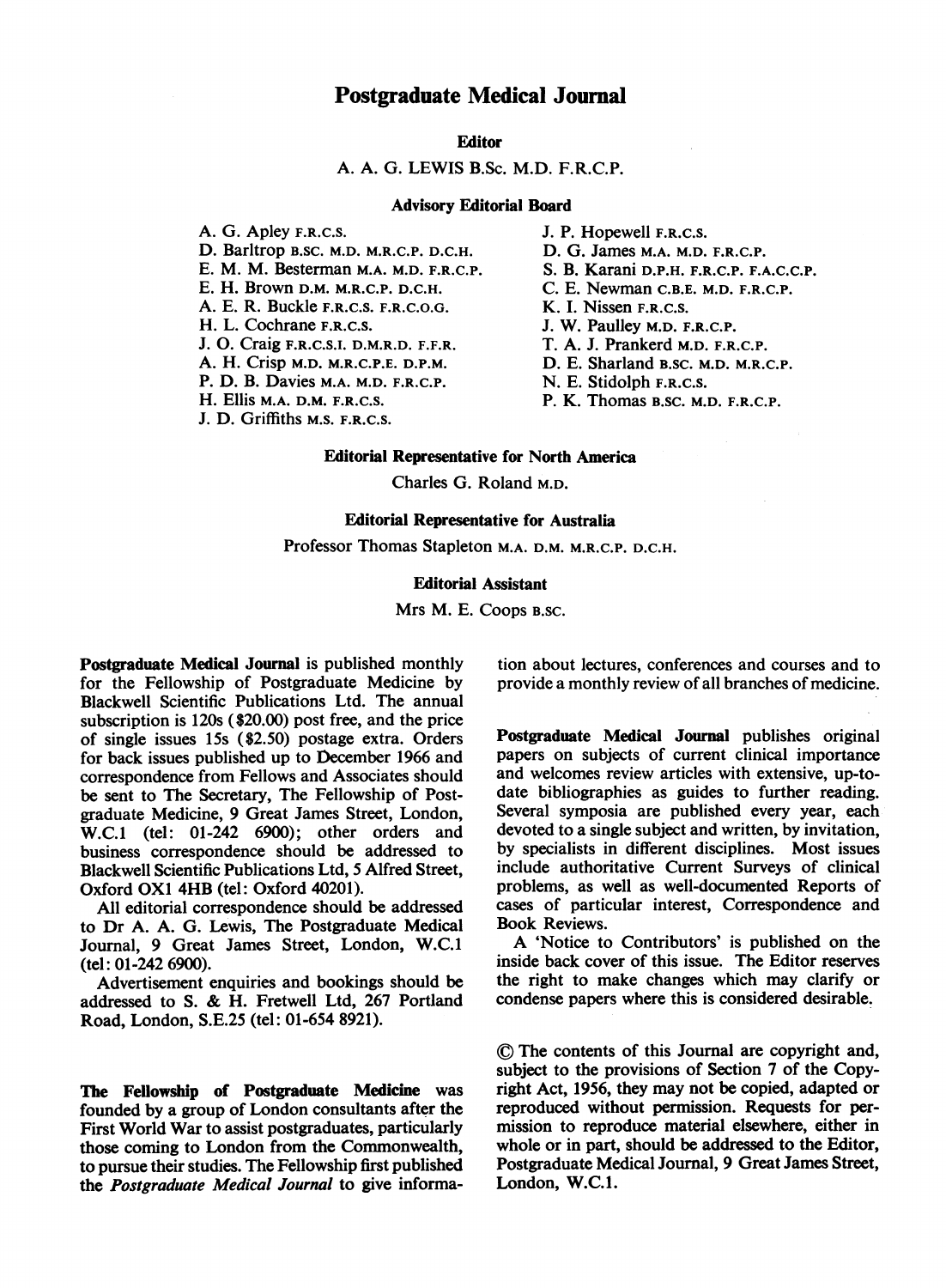## Books received

- Methods in Microbiology, Vol. 1. Edited by J. R. NORRIS and D. W. RIBBONS. Pp. 712, illustrated. London and New York: Academic Press, 1969. £8 10s.
- Progress in Hematology, Vol. VI. Edited by E. B. BROWN and C. V. MOORE. Pp. 389, illustrated. London and New York: Grune & Stratton, 1969. \$19.75.
- Subcortical Correlates of Human Behaviour. By M. RIKLAN and E. LEVITA. Pp. 335, illustrated. Baltimore: Williams & Wilkins; Edinburgh and London: E. & S. Livingstone, 1969. £8.
- The Geographic Pathology of Atherosclerosis. Edited by H. C. McGILL. Pp. 210, illustrated. Baltimore: Williams & Wilkins; Edinburgh and London: E. & S. Livingstone, 1969. £3 15s.
- Choriocarcinoma. The Clinical Biology of the Trophoblast and its Tumours. By K. D. BAGSHAWE. Pp. 360, illustrated. London: Edward Arnold, 1969. £6.
- After Vagotomy. Edited by J. A. WILLIAMS and A. G. Cox. Pp. 433, illustrated. London: Butterworths, 1969. £6.
- Extracranial Cerebrovascular Disease and its Management. By J. A. GILLESPIE. Pp. 210, illustrated. London: Butterworths, 1969. £3 6s.
- Epidemiology of Cerebrovascular Disease. By J. F. KURTZKE. Pp. 197, illustrated. Berlin, Heidelberg and New York: Springer-Verlag, 1969. \$14.50.
- Diseases of the Digestive System. Articles published by the British Medical Journal. Pp. 331, illustrated. London: British Medical Journal, 1969. £2.
- Recent Advances in Blood Coagulation. Edited by L. POLLER. Pp. 362. London: J. & A. Churchill, 1969. £5.
- Bacterial Episomes and Plasmids. Edited by G. E. W. WOL-STENHOLME and M. O'CONNOR. A Ciba Foundation Symposium. Pp. 268. London: J. & A. Churchill, 1969. £3 1Os.
- Third Symposium on Parkinson's Disease. Edited by F. J. GILLINGHAM and 1. M. L. DONALDSON. Pp. 302, illustrated. Edinburgh and London: E. & S. Livingstone, 1969. £4 1Os.
- The Physiology of the Human Kidney. By L. J. WESSON. Pp. xxi+712, illustrated. New York and London: Grune & Stratton, 1969. \$34.00.
- Advances in the Biology of Skin, Vol. IX: Hair Growth. Edited by W. MONTAGNA and R. L. DOBSON. Pp. 585, illustrated. Oxford: Pergamon Press, 1969. Price not given.
- Medical Research Council Annual Report. April 1968 to March 1969. Pp. 317, illustrated. London: H.M.S.O., 1969. £1 8s.

#### New Editions

- A Short Text book of Radiotherapy for Technicians and Students. By J. WALTER and H. MILLER. Third edition. Pp. 523, illustrated. London: J. & A. Churchill, 1969. £4 15s.
- Clinical Endocrinology for Practitioners and Students. By LAURENCE MARTIN. Fifth edition. Pp. 338, illustrated. London: J. & A. Churchill, 1969. £2 10s.
- Operative Surgery Revision. By J. J. SHIPMAN. Second edition. Pp. 171. London: H. K. Lewis, 1969. £1 15s.

### Book review

#### Textbook of Radiology

Ed. by DAVID SUTTON, assisted by R. G. GRAINGER. Pp. 1186, illustrated. Edinburgh and London: E. & S. Livingstone, 1969. £15.

This new British textbook on radiology sets out to provide in one volume a comprehensive and up-to-date work, suitable for both the trainee radiologist and consultant. This aim is achieved. The book is concise, beautifully illustrated with excellent X-ray reproductions and line drawings. Edited by David Sutton, there are eighteen contributors, all experts in their particular fields, and the 1160 pages cover all branches of this rapidly expanding branch of medical science. Although references and suggestions for further reading have been kept to a minimum, it is a pity that no references are provided for some of the standard works

mentioned in the text. The sections on bones and joints, the chest, the cardio-vascular system, the urogenital tract and the central nervous system are lucid, and well presented. There is some imbalance in the content of the section on the gastro-intestinal tract; for almost as much space is devoted to volvulus of the colon as to the important condition of ulcerative colitis.

Mammography, isotope scanning and the radiology of ENT, eyes and teeth are adequately covered, and details of technique in arteriography, phlebography and lymphangiogiaphy should prove useful to the young radiologist tiying to master the practical procedures. The book is eminently readable, and should certainly be on the shelves of every X-ray department library, and standard reading for all D.M.R.D. candidates.